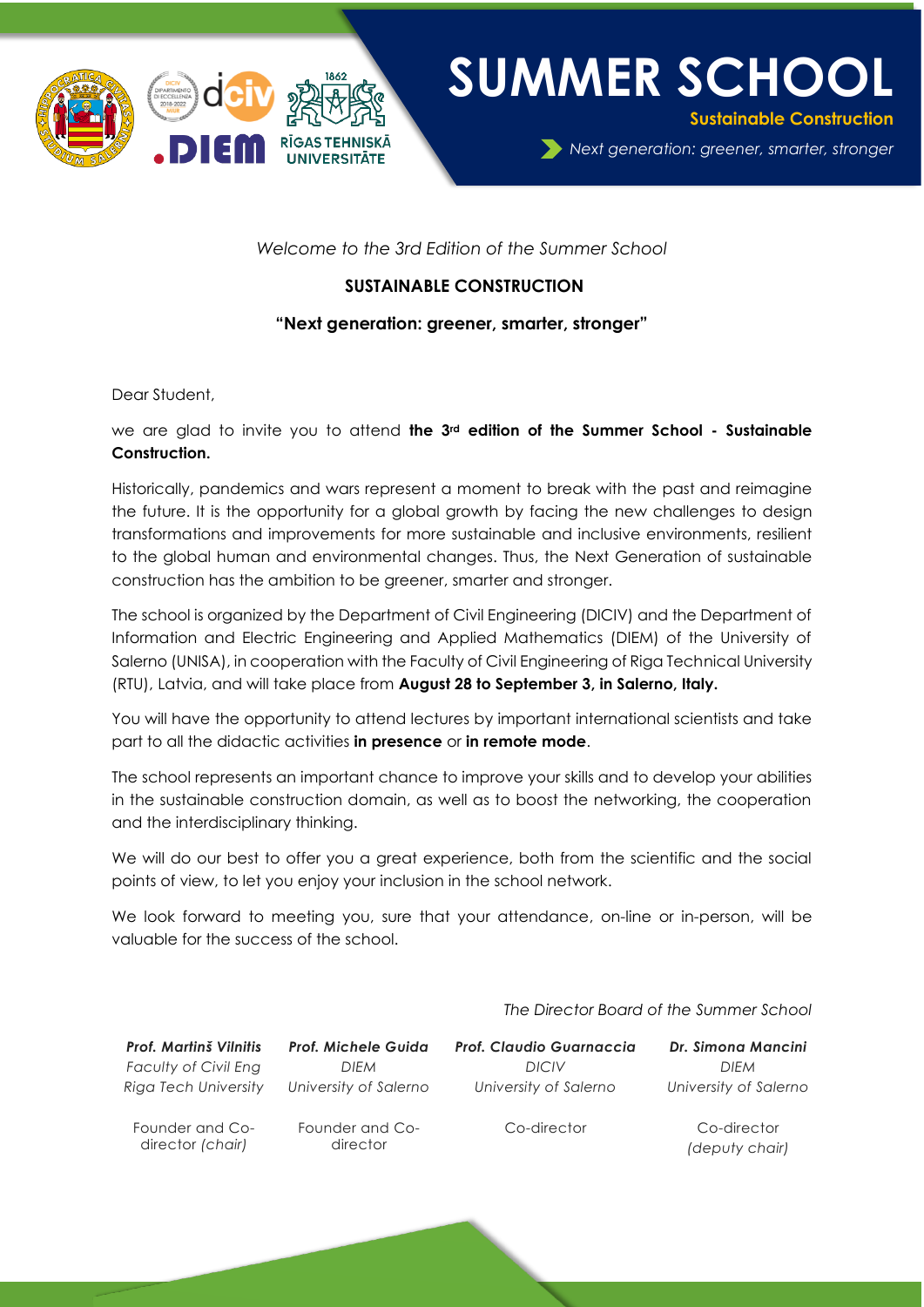

# **SUMMER SCHOOL**

**Sustainable Construction** 

*Next generation: greener, smarter, stronger*

 **Your profile**

**Education background :** Master , Postgraduates or PhD students

You are familiar with: Calculus, General Physics, Basics of building materials and structures, Basics of technological design of Architecture

Your abilities: English fluency, Appreciate the experience of learning from and working with qualified professionals, Being a creative person, Team working, Proactive

 **Practical information**

Find out all you need to know to about registering for the Summer Schools- Sustainable Construction and your experience here in Italy!

#### **Deadline**

The deadline for the application is **2022 June, 20**. The confirmation of acceptance will be sent, by email, to the candidates not later than June 23, 2022.

Payment of the registration fee will be accepted not later than **June, 30 2022.** More details about the payment procedure will be provided after the notification of acceptance.

**Fees**

#### **OPTION 1- Join in person and benefit of the lowest fee!**

The registration fee for the summer school in this case is **€ 100**.

#### **OPTION 2 -Join on-line!**

By choosing this option, the registration fee is **€ 150**.

The registration fee covers: lunches for the duration of the school and excursions (for participation in person), summer school materials.

#### **Scholarships**

Partial or full scholarships could be awarded, upon request, to applicants who do not benefit of other grants. In the scholarship review process, only applications of candidates who have been accepted to participate in the Summer School will be reviewed.

#### **Credits points**

Up to 3 ECTS credit points will be awarded upon completion of the program, according to the home institute rules.